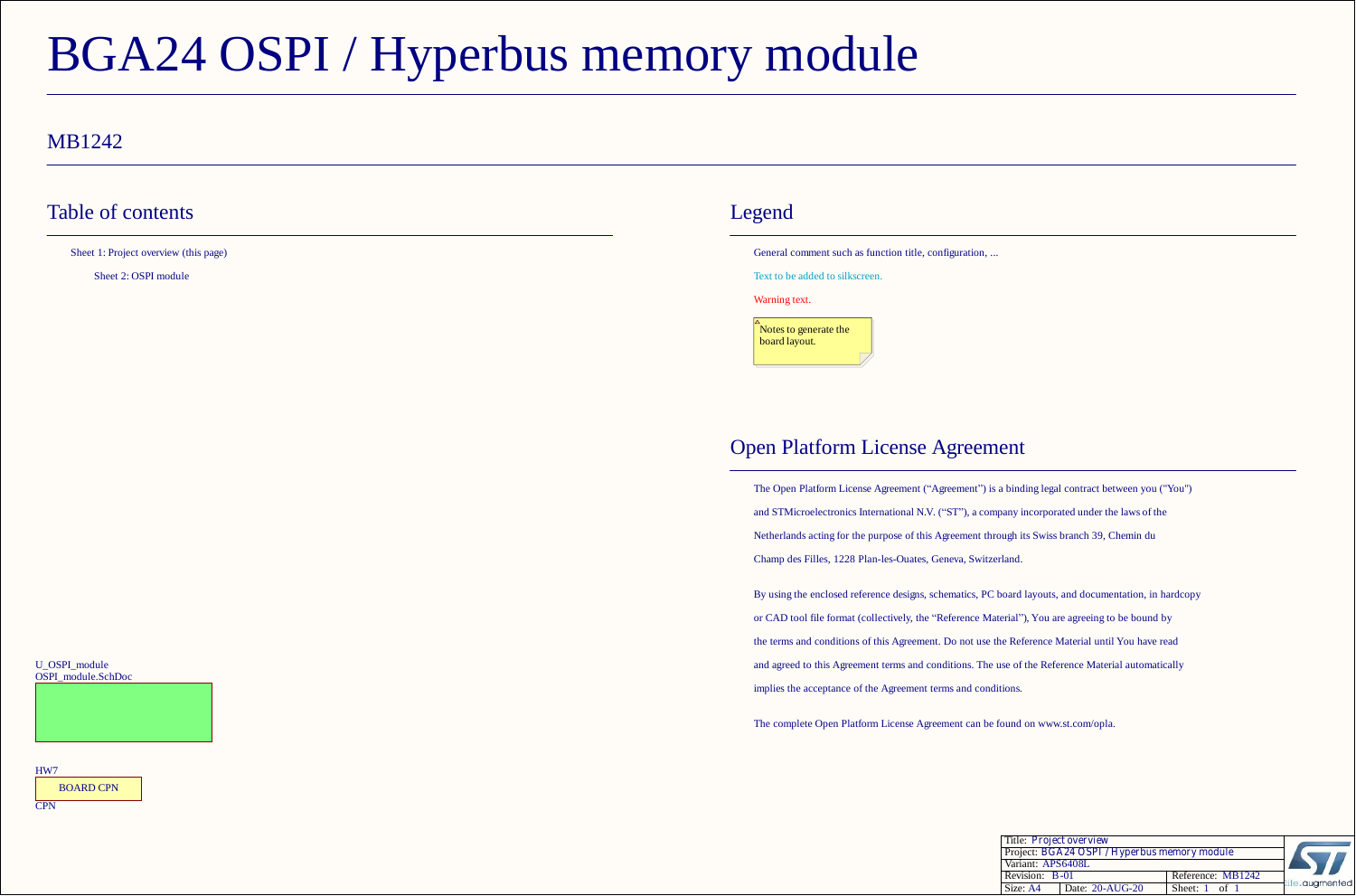### BGA24 OSPI / Hyperbus memory module

**Operating range: 1.65<VDD<3.3V (IOs)**

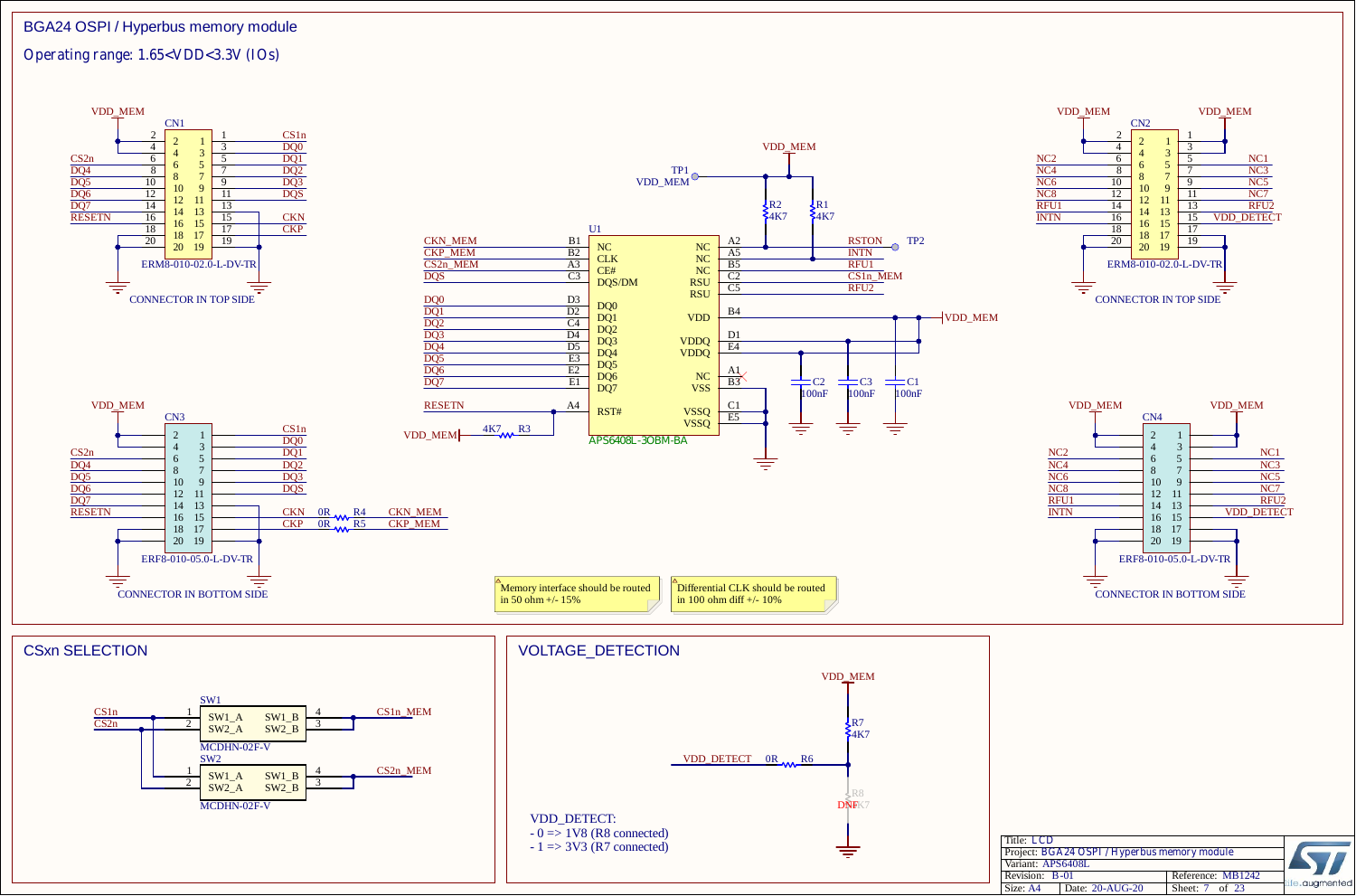

| Project: BGA24 OSPI / Hyperbus memory module |               |   |
|----------------------------------------------|---------------|---|
| <b>Layer: M14-Top Assembly</b>               | Gerber: .GM14 |   |
| Variant: [No Variations]                     | Ref: MB1242   | R |
| Date: 20-AUG-20                              | Rev: B        |   |